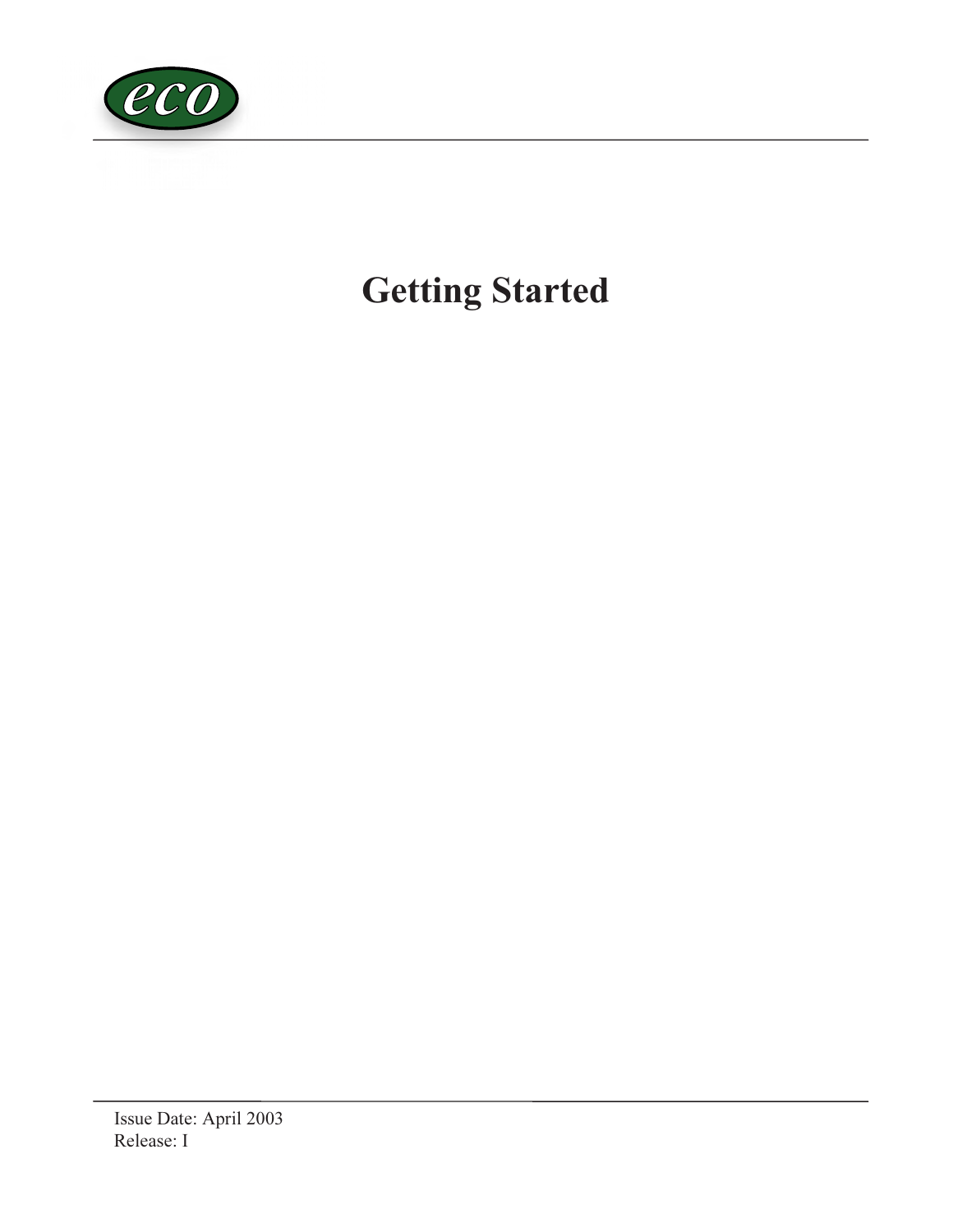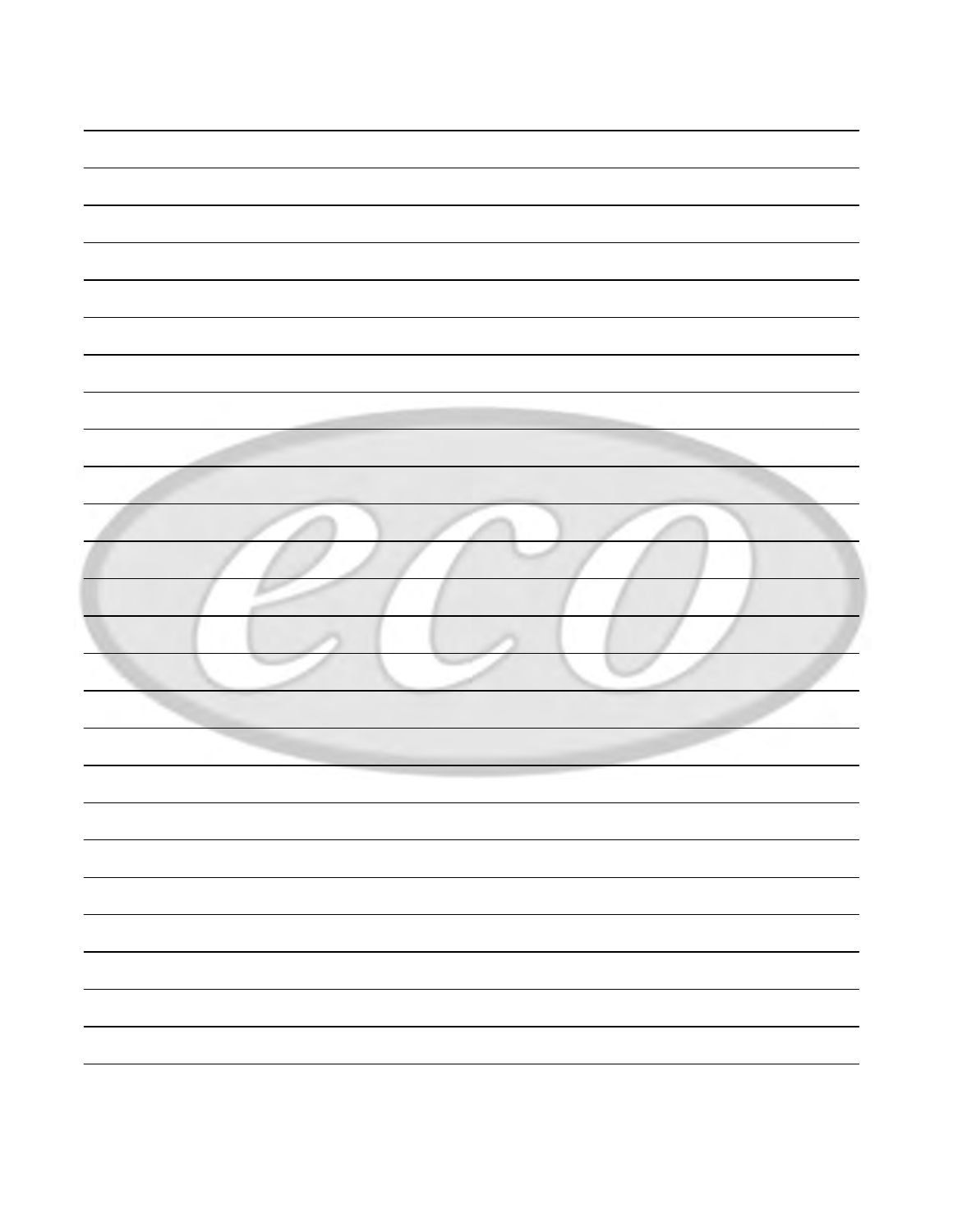

## Tools and Supplies